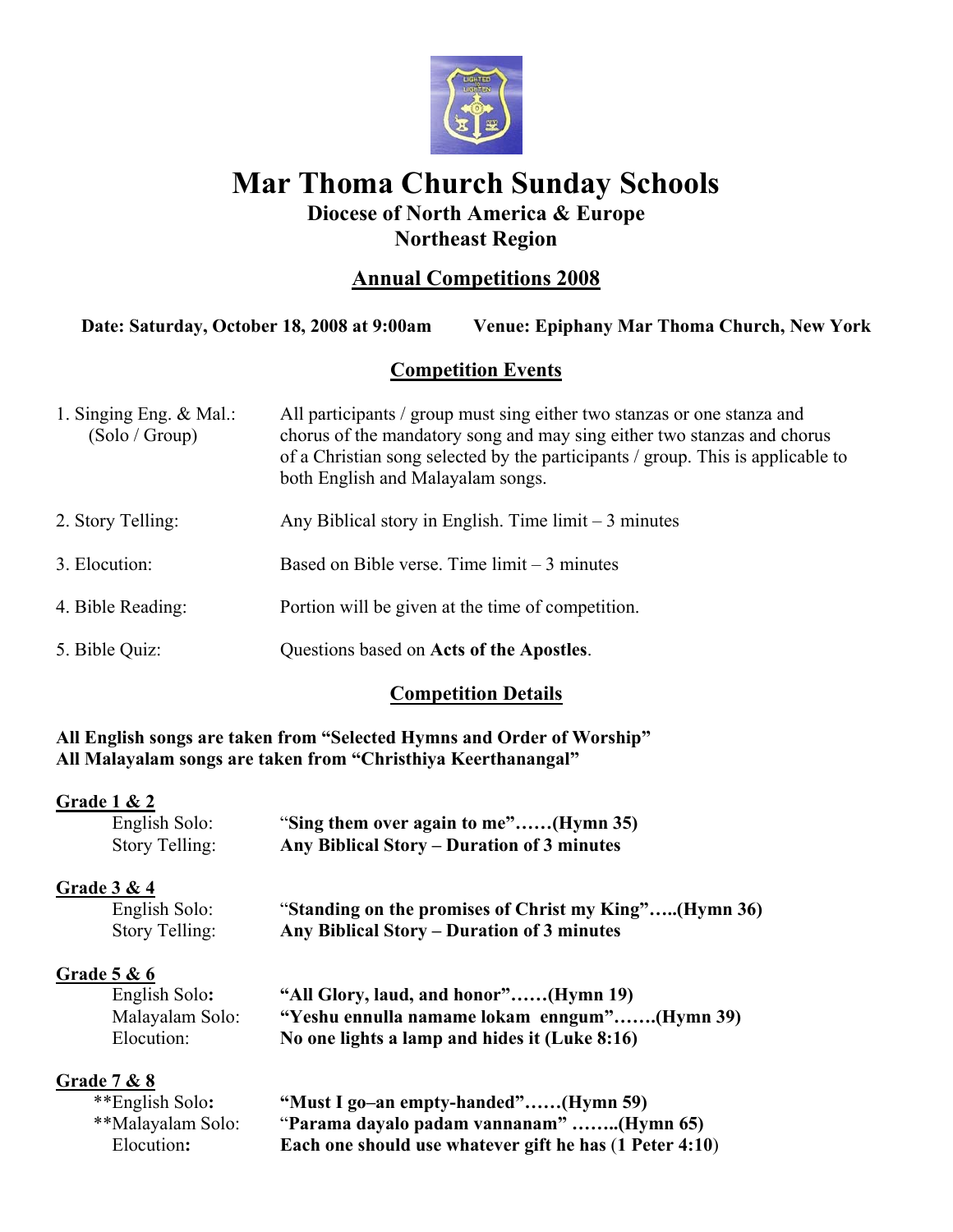### **Grade 9 & 10**

| **English Solo:   | "CHRIST, the Lord, is risen today"(Hymn 24)      |
|-------------------|--------------------------------------------------|
| **Malayalam Solo: | "Padum parma rashkan yeshuve"(Hymn 73)           |
| Elocution:        | Extempore (Topic will be given 15 minutes prior) |
| Bible Reading:    | Portion will be given at the time of competition |

#### *\*\* Separate competition for boys and girls*

#### **Group Song**

| English:   | "O sacred Head, now wounded"(Hymn 22)         |
|------------|-----------------------------------------------|
| Malayalam: | "Atmave vanneduka vishudha almavee"(Hymn 189) |

#### **Mar Thoma Church Sunday Schools; Northeast Region Annual Competitions 2008 – General Guidelines**

- Decisions of the judges are final.
- Grade selection Entering grade in September 2008.
- Only one participant per Sunday school will be allowed for individual events.
- Time limit will be strictly enforced.
- Violation of the guidelines will lead to disqualification.

#### **Solo Song**

- Participants must adhere to the notations and instruction from the CD / cassette for the mandatory songs.
- No outside guidance or direction will be allowed.
- Songs shall be graded on the following categories:
	- o Pitch / Key Adherence to the note and melody of the song.
	- o Clarity Annunciation and pronunciation of the words.
	- o Strength Steadiness of voice power and projection.
	- o Rhythm Tempo and timing of the song.

#### **Group Song**

- Each Sunday school can have one group compete in each category.
- The group must have minimum 6 and maximum of 12 students up from grades up to 10.
- Use of pitch pipe is allowed. No other accompaniments allowed.
- No gestures or actions will be allowed.
- Each group must sing either two stanzas or one stanza and chorus of the mandatory song and may sing either two stanzas or one stanza and chorus of a Christian song selected by the group. This rule is applicable to both English and Malayalam songs.
- Songs shall be graded on the following five categories:
	- 1. Pitch / Key Adherence to the note and melody of the song.
	- 2. Clarity Annunciation and pronunciation of the words.
	- 3. Strength Steadiness of voice power and projection.
	- 4. Rhythm Tempo and timing of the song.
	- 5. Harmony How the different voices converge.

#### **Story telling**

- The story teller is to memorize the story but not to dramatize the story.
- Hand movements and facial expressions are allowed.
- Stories shall be graded on the following four categories:
	- 1. Content How well the story adheres to the Biblical passage it is taken from.
	- 2. Clarity Annunciation and pronunciation of the words and voice strength and steadiness.